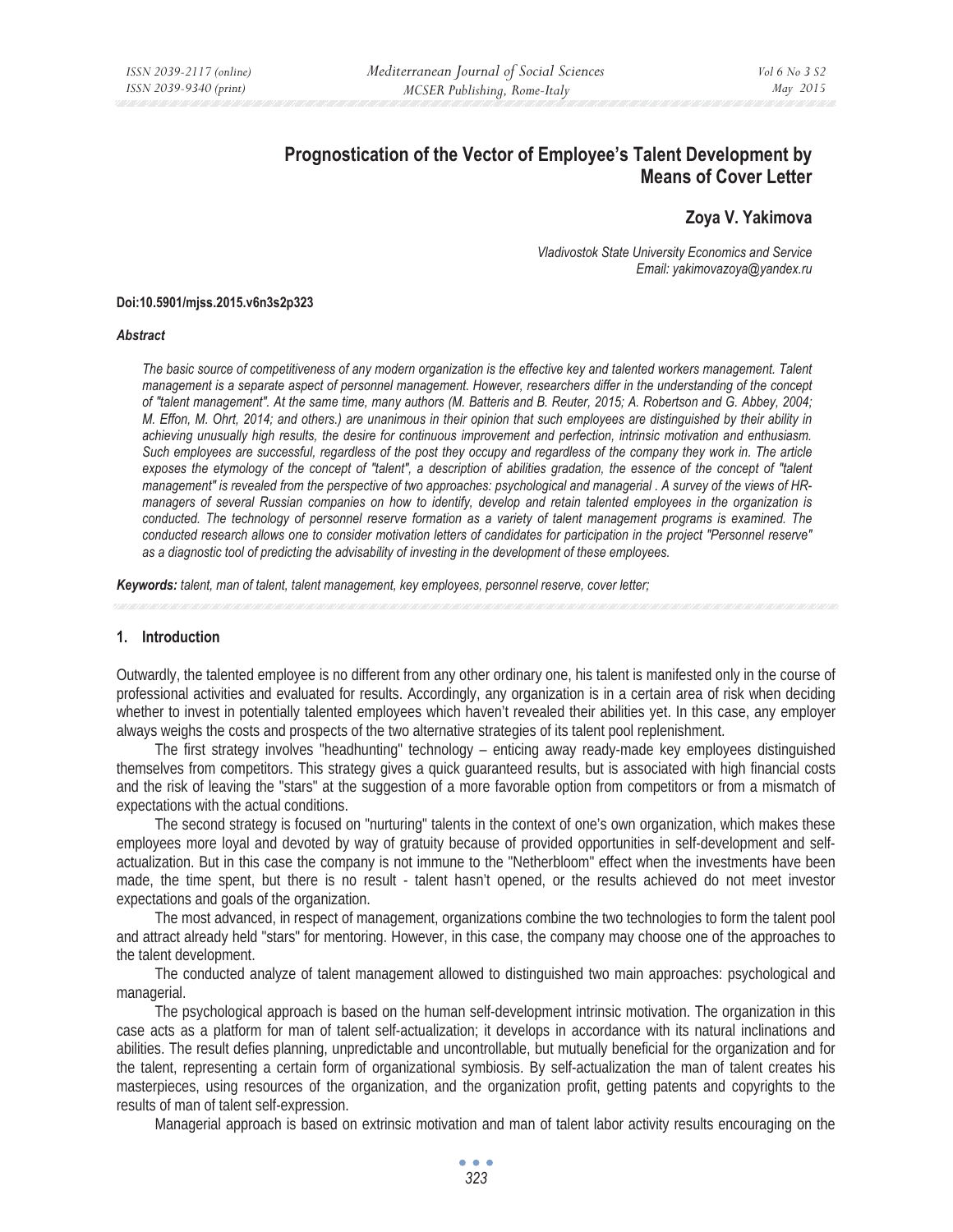part of the organization. In this case, the organization initially sets the parameters of the expected result, selects the most capable and talented employees and encourages their professional activity through rewards for concrete results achieved.

Thus, if in the initial employee potential diagnostic one sets the parameter of motivation determination vector, it is possible to predict the way the talent will develop that will allow to shape and implement the most optimal and economically feasible program of talent support and development in the organization.

In the context of the present article a cover letter is suggested as such a diagnostic tool.

# **2. Literature Review**

Talent Management is quite a new trend, singled out as one of the aspects of personnel management. Presumably, the term "talent management" was introduced by D. Watkins (Watkins, 1998) in one of his articles published (D.L. Watkins, 1998). But the understanding of the relationship between the degree of employee engagement in the innovation process, the development of staff capacity and efficiency of the organization had been recognized already in the 70s of XX-th century and had reached its peak of popularity in the 1990s. The leaders of many large organizations, such as, for example, Procter & Gamble, General Electric, Microsoft, Cisco and others seriously thought about the question of identifying, developing and retaining talented employees in companies.

Pluralism of opinions and interpretations about the concept of "talent management" makes us turn to the original etymology of the term "talent" to clarify the differences between talent, endowment and genius.

# *2.1 The etymology of the term "talent"*

Originally, the definition of "talent" stands for the denotation of weight and monetary unit used in a number of regions of Asia Minor: Ancient Greece, Egypt, Babylon, Persia. Figurative sense of talent understanding as a "gift of God" came from the New Testament through the parable of the three slaves. God gave five talents to the first slave, two talents to the second one and one talent to the last one, each talent according to slaves' abilities. The slave received five talents went and used them and made other five talents; the slave received two talents received other two; and the last one went and digged its talent in the earth. Thus, each of them has handled with his talent in his own way: the first one multiplied it (i.e., he was able to use his talent, develop it and achieve significant results), the second one exchanged it (i.e. he hasn't achieved great results, dispersing his efforts on minor, insignificant aspects), the third one buried it in the ground (i.e., lost) (The parable of talents, http://www.bible-center.ru/ru/bibletext/synnew\_ru/mt/25:14-30).

Thus, one can conclude that the talent is an equivalent to a certain gift having a degree of graduation (it can be exchanged or multiply), as well as it can be controlled by one or another scenario: an effective way - to multiply, ineffective way – to change, dead-end way – to bury, lose.

### *2.2 The role of natural and social aspects in talent development and levels of abilities gradation*

Confrontation between biological and sociological concepts (K.M. Gurevich, 2002), makes us think about the role of genetic predisposition (a gift of God, natural inclinations, heredity) and the influence of social and cultural environment factors (education, social environment, willpower) on the formation and development of talent intensity (expressiveness) degree (5).

So, in particular, the article of L.I. Kirsanova and O.A. Korotina (L.I. Kirsanova and O.A. Korotina, DOI: 10.5829/idosi.wasj.2014.31.05.14337, 2014) highlights the problematics of an individual who often cannot overcome or minimize the adverse effects of unsuccessful socialization, which is caused by, for example, a birth in rural area or village in which there is no a decent level of education and there is an atmosphere of stagnation and neglect (L.I. Kirsanova and O.A. Korotina, DOI: 10.5829/idosi.wasj.2014.31.05.14337, 2014). But it is impossible to ignore cases where a person has reached significant results without initial favorable social and cultural environment (for example, M.V. Lomonosov). Accordingly, the development of talent and self-improvement may be the product of the will and human freedom in protest against unfavorable conditions of the social environment.

Since the publication of the book "Genius and Heredity" (F. Galton, 1869), the problem of development and differentiation of talent is becoming increasingly important. Throughout the twentieth century, numerous studies were conducted. That contributed to the accumulation of knowledge about the nature of talent, predisposition to a particular activity, the development of abilities.

Direct participation in the abilities investigation was taken by B.M. Teplov (B.M. Teplov, 2002). In his view, the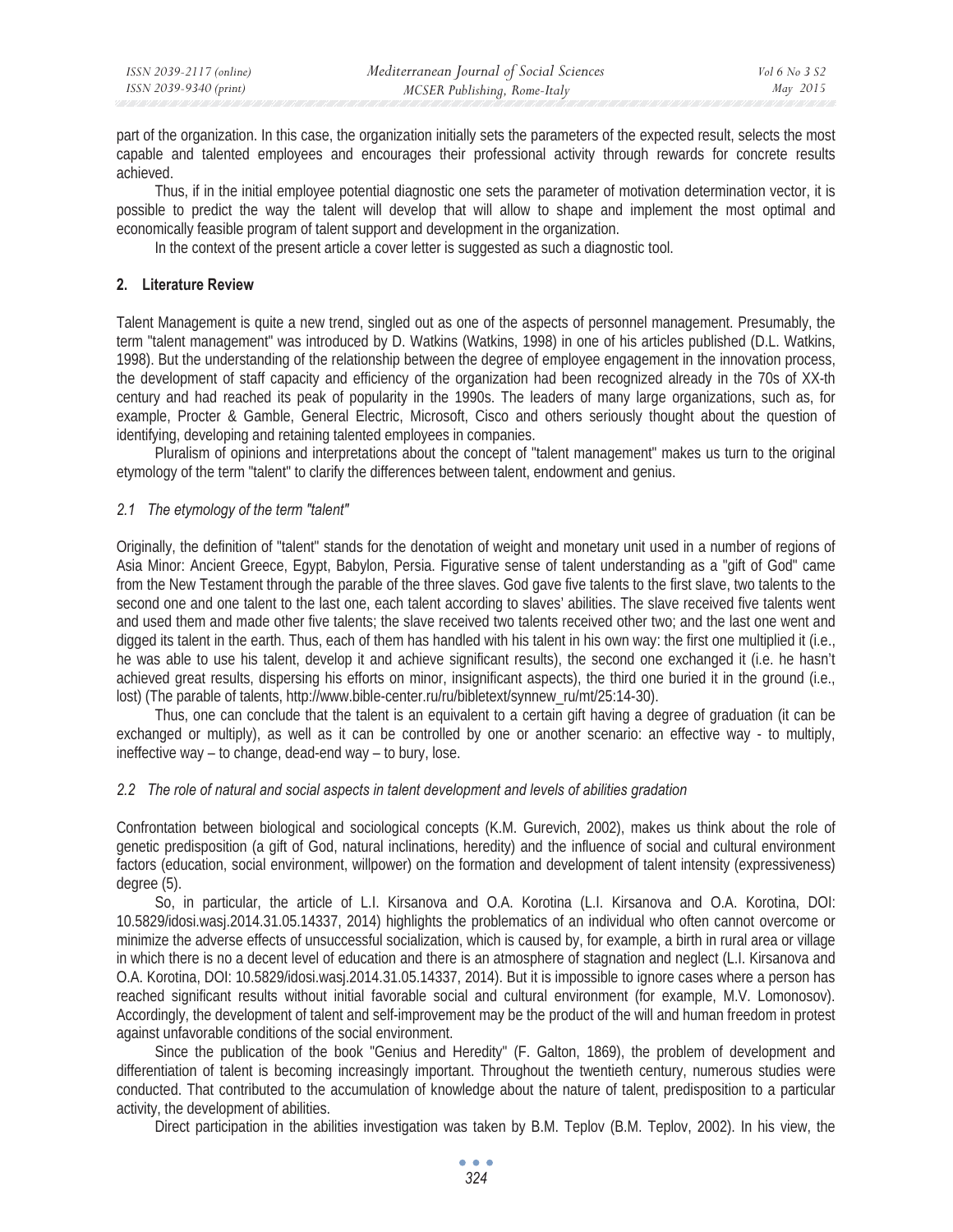notion of "ability" integrates at least three features.

First, it is the individual psychological characteristics that distinguish one person from another.

Secondly, not all abilities are called general individual characteristics, but only those that are relevant to the successful fulfillment of any activity.

Thirdly, these individual features cannot be reduced to possessed skills, abilities or knowledge, but can explain the ease and speed of acquisition of these skills and knowledge (B.M. Teplov, 2002).

Later on a hierarchy of skills depending on the degree of their development was formulated. According to this hierarchy, the initial degree of development of abilities are *natural inclinations* as inborn structural features of the body and nervous system, causing a predisposition to the formation and development of abilities. They are followed by *inclinations* manifested in human desire to be engaged in certain activities. The combination of various advanced capabilities that lead to particularly successful activity in a particular area or multiple areas indicates the presence of *talent*. The highest level of talent is *genius* as the ability to create something completely new and meaningful to the culture as a whole and this of that sphere of activity in particular.

Thus, we come to the conclusion that talent as one of the levels of abilities manifestation is caused both by biogenetic factors (natural inclinations) and sociogenetic factors (affecting the formation of inclinations).

#### *2.3 The specificity of the concept of "talented employee"*

Understanding the results of extensive research conducted by McKinsey & Company in order to find out how the attitude to the staff determines the success of the company represented in the book "War for Men of Talent" (E. Michaels, H. Handfield-Jones, E. Axelrod, 2012) became the basis for the formation of modern concepts of talent management (Michaels, E. and other, 2012.).

In the present article our interest is associated with rather narrow aspect of talent research - namely, we are interested in the concept of talented employee of an organization. Despite the difference in terminology (in different literary sources such terms as "particularly valuable employees", "key employees", "talented people", "high potential employees» (HiPo), etc. may be used) in the field of contemporary personnel management all researches (M.Batteris, B.Reuter, 2005; A. Robertson, G. Abbey, 2004; M. Effon, M. Ohrt, 2014) concur that such employees are distinguished by their ability in unusually high results achieving, continuous improvement and perfection aspirating. Such employees possess intrinsic motivation and enthusiasm, intelligence and are able not only to offer an innovative idea but also to implement it. They are successful, regardless of the post they occupy and regardless the company they work in. Customary as a rule, these most valuable employees are personally responsible for greatest profit obtaining, new types of goods or services creating, reputation and image of the organization improving, good relations with business - partners and customers developing (M. Batteris and Reuter B., 2005; A. Robertson and G. Abbey, 2004; and M. Effron and M. Orth, 2014).

A group of researchers (E.M. Emelyanov and S. Povarnitsyna, 1998) offers an interesting approach, describing the specifics of talented employees manifestation at every stage of the life cycle of the company. Thus, for example, in the infancy of the company self-sufficient leader who is able to define the purpose and objectives, organize team will be regarded as a talented one. At the stage of rapid growth of the company especially valuable are highly qualified specialists, who achieve high results due to quickly adaptation to changes and ability to personal internal resources mobilization. In the context of the organization regulation, the category of talented employees includes those employees who in equal status show the best results and have a significant impact on the targets of the organization (E.N. Emelyanov and S.E. Povarnitsyna , 1998).

Such authors as A. Robertson and G. Abbey (A. Robertson and G. Abbey, 2004) published the results of their research in "Talent Management: How to benefit from the talents of your subordinates." are also not less significant. In this article potential conflicts between the expectations of employers and the expectations of the most talented employees are mentioned; the technology of promoting, supporting and inspiring talent are offered. Researchers had examined the particular characteristics of the term "talent" quite in detail. According to them, talented employees possess the following qualities: the desire for personal growth; the desire for constant forward moving; the desire to keep up everywhere; the desire for comprehension and results; the desire for action and choice; the desire for self-esteem; the pursuit of ease (N. Osovitskaya, 2014).

M. Batteris and B. Reuter (M. Batteris and B. Reuter, 2005) consider the practical aspects of the most valuable employees management. The range of their research covers a range of topics from attracting and retaining talented employees to the role of the personnel manager in managing the "difficult" men of talent (M. Batteris and B. Reuter, 2005).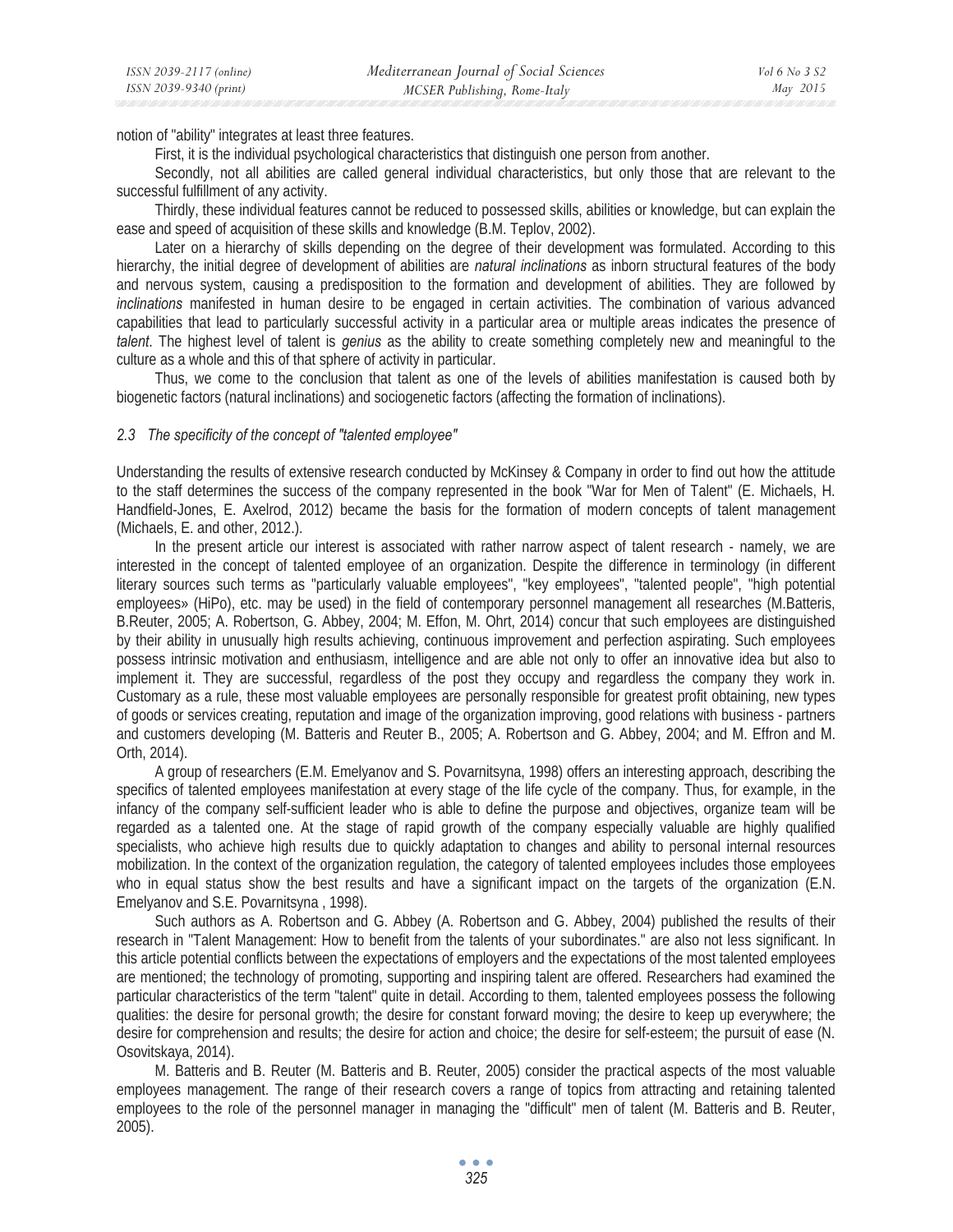| ISSN 2039-2117 (online) | Mediterranean Journal of Social Sciences | Vol 6 No 3 S2 |
|-------------------------|------------------------------------------|---------------|
| ISSN 2039-9340 (print)  | MCSER Publishing, Rome-Italy             | May 2015      |

Large quantity of works on talent management is made based on the experience of concrete organizations, for example, D. Mayer and J. Liker (D. Mayer and J. Liker, 2012), M. Imai (M. Imai, 2013) reflected the key concepts used in working with talented employees in TOYOTA company (M. Imai, 2013; J. Liker and D. Mayer, 2012; J. Liker, 2012).

Thus, analyzing the concept of different authors, we come to a conclusion that the talent in the context of the organization environment is the key, especially valuable employee, being of maximum benefit, being a source of competitive advantages of the organization, at the same time carrying a certain degree of money loss invested in his identification, development and retention.

#### *2.4 Psychological and managerial approaches to talent management*

Modern researchers in the field of HR-management believe (M.I. Litvinova, 2011) that the process of talent management is an attempt to predict which human resources will be required by a company, and create certain conditions for their timely recruitment, development and retention. Talent Management Technology is certain operations of a company, allowing using investment in talented personnel in middle and senior management (M.I. Litvinova, 2011).

More detailed definition is given by S.A. Kartashov (S.A. Kartashov, 2013) who understands talent management as a system of organizational, economic and socio-psychological measures aimed at increasing the level of competence in critical, from the standpoint of business, activities by introducing and developing programs for men of talent attraction, acquirement, development, promotion and retention (S.A. Kartashov, 2013).

Summarizing the results of studies (J. Budreau, 2014; S. Ivanova, 2014; and N. Osovitskaya, 2014), one can distinguish two major talent management strategies.

The first strategy is to find the best use of the natural talents of each employee.

The second strategy is to focus efforts on the search for men of talent with the potential for professional growth.

Proponents of the first strategy believe that every person is talented (has outstanding ability) in some way. The task of HR-employee is to identify these talents and make sure that the employee was able to show them to benefit the company. HR managers in implementing this particular strategy pick up two possible ways:

- identify the talent of a new comer, i.e. not taking into account his specific post, conduct interviews, selecting the post for a person's talent;
- determine the talents of already working staff and move them to a better position for them, create optimal conditions for their development.

Proponents of the second strategy believe "talent" to be a potential for development, the capacity for effective mastering of information and new activities. Based on this principle, HR-specialists divide the entire staff of the company into a "key" staff, which is paid maximum attention by the company, and "other" staff. Usually the technology of personnel reserve forming is frequently used. Personal reserve is consists of potentially successful and talented staff with managerial or professional inclinations talent, selected for further "nurturing" and development.

Summing up, it is expected to introduce two approaches to talent management in accordance with defined strategies, namely, psychological and managerial approaches. The psychological approach corresponds with the strategy of finding the best use of natural talents of each employee. Managerial approach captures the essence of the strategy of selection of potentially talented employees and their talents development in accordance with the organization requirements.

The use of different aspects of talent management, personnel reserve forming, relationships with stakeholders building is a hot topic of research not only for profit-making organization but also for the public sector, including State University (E.A. Mogilevkin and A.S. Novgorodov, 2015; K.S. Solodukhin and A.A. Gresko, DOI: 10.5829/idosi.wasj. 2013.27.07.13690, 2013) which is reflected in the current research.

### **3. Research Methodology**

#### *3.1 Participants*

The research was held in three stages:

At the first stage the participants of the research became the following: HR – managers, personnel management services specialists, heads of departments of Russian commercial organizations such as OJSC "MTS", OJSC "Rosbank", LLC "2GIS", LLC "Etiquette-DV", LLC "IMO", LLC "Primorsky Kombinat Reklamy ", LLC " Kelly Services C-I-S", SP Tregubova (Domotechnika), LLC " Biznes Klass", OJSC " Primsotsbank ", LLC "Zemchuzhina", LLC "Strannik", Hotel Hyundai, LLC "Avanta" , HC "Vladivostok", HC "Versailles", EA "Prospekts", LLC "TaymLizing", LLC "Ecker Konsulting",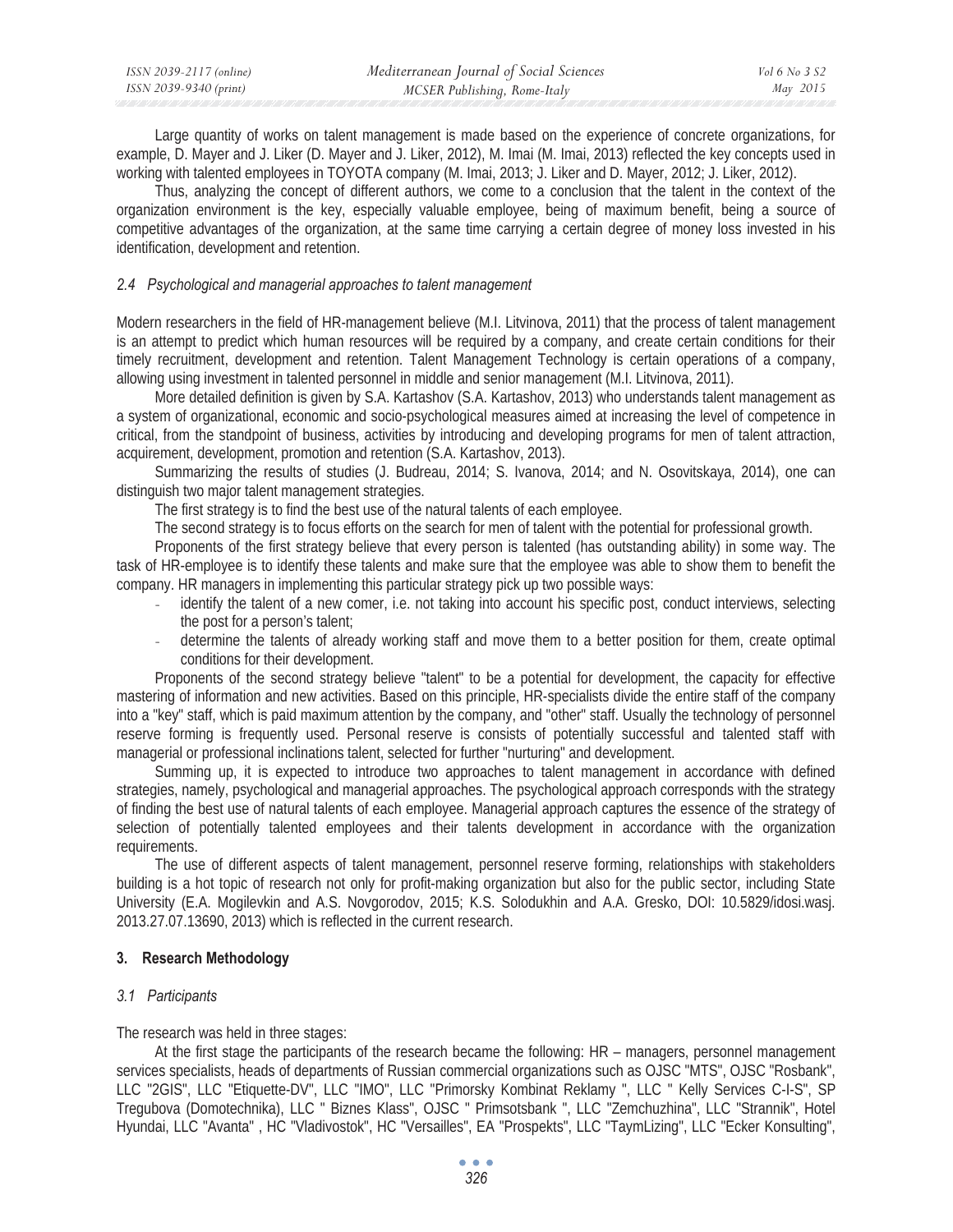LLC "Pyat Zvezd", LLC "Ekvator", LLC "Renessans", HC Sunrise. In total in the survey 30 people, aged 26 to 48 years, including 18 women and 12 men were participating.

Simultaneously with the survey of representatives of business organizations there held a survey of heads of departments of the Federal State budget institution of higher education "Vladivostok State University of Economics and Service." In total 16 people, aged 30 to 54 years, including 12 women and 4 men took part in the survey.

The second stage of the research involved candidates for participation in the project "Personnel Reserve" held by Vladivostok State University of Economics and Service. In total the second stage of the research was attended by 80 people, aged 19 to 49 years, including 57 women and 23 men. Contingent was presented by students, teachers, researchers, representatives of the administrative and managerial staff.

In the third stage (exactly one year after) a second survey of a sample of participants of the second stage of the research was conducted. At this time, the research involved only 46 participants from the original sample of 80 people, which stands for 57.5%.

#### *3.2 Instrument*

For the implementation of the first phase of the research, respondents were offered a questionnaire containing only 4 open questions:

- What differs men of talent from the rest of the staff?

- How to identify a talented employee?
- How to develop a talented employee?
- How to keep a talented employee in the organization?

For the second phase of the research the respondents claiming to participate in the project "Personnel Reserve" had been invited to draw up a cover letter, mandatory including three thematic blocks:

- Why do I pretend to participate in the project "Personnel reserve", what are my motives for participation;
- What kind of help and support do I need from the organization during the period of my participation in the project "Personnel Reserve";
- What useful can I offer for the organization in case of my participation in the project "Personnel Reserve".

Thus, during the second phase of the research the method of documents analysis was used. The Portfolio provided by the project participants was analyzed. The level of achievement of candidates at the "input" of the project "Personnel Reserve" was estimated. Alongside, individual development plans for a year provided by respondents and attested by project participants supervisors were analyzed.

Exactly one year later for the remaining project participants (57.5%) there were surveyed held to collect feedback on the achieved results for the year, the dynamics of achievement and monitoring participants' opinions about the project as a whole.

The results of the survey and the cover letters were analyzed by applying the method of content analysis.

### **4. Findings and Discussion**

### *4.1 The results of the survey of employers' representatives (HR-managers, Personnel Management Service specialists, heads of departments)*

Analysis of the results of the survey of representatives of Russian organizations concerning submission of what talented employee differs from the ordinary employee, almost completely confirmed the results of opinions monitoring of foreign colleagues in HR - sphere.

It was found that talented employee can be described as a productive worker, consistently showing high results of work, as an expert in concrete field, who is able to quickly grasp the essence of the problem, make his own decisions and take responsibility for the results of that decision. There were also marked the ability and willingness to learn, selfdevelop, new information mastering. The most significant characteristic feature of a talented employee which set him apart is the ability to react quickly to changing situations and the ability to transform existing experience and knowledge to solve new, non-standard problems; the ability to work quickly and without errors. The most distinguishing feature of the talented worker which can tell him from the ordinary one, according to Russian employers, is enthusiasm for work and the ability to implement projects in life, get real results that far exceed the results of the average employee.

The question of how to identify a talented employee showed two different opinions:

17.4% of respondents strongly believe that a man of talent, if he is a real one, will show itself without fail and there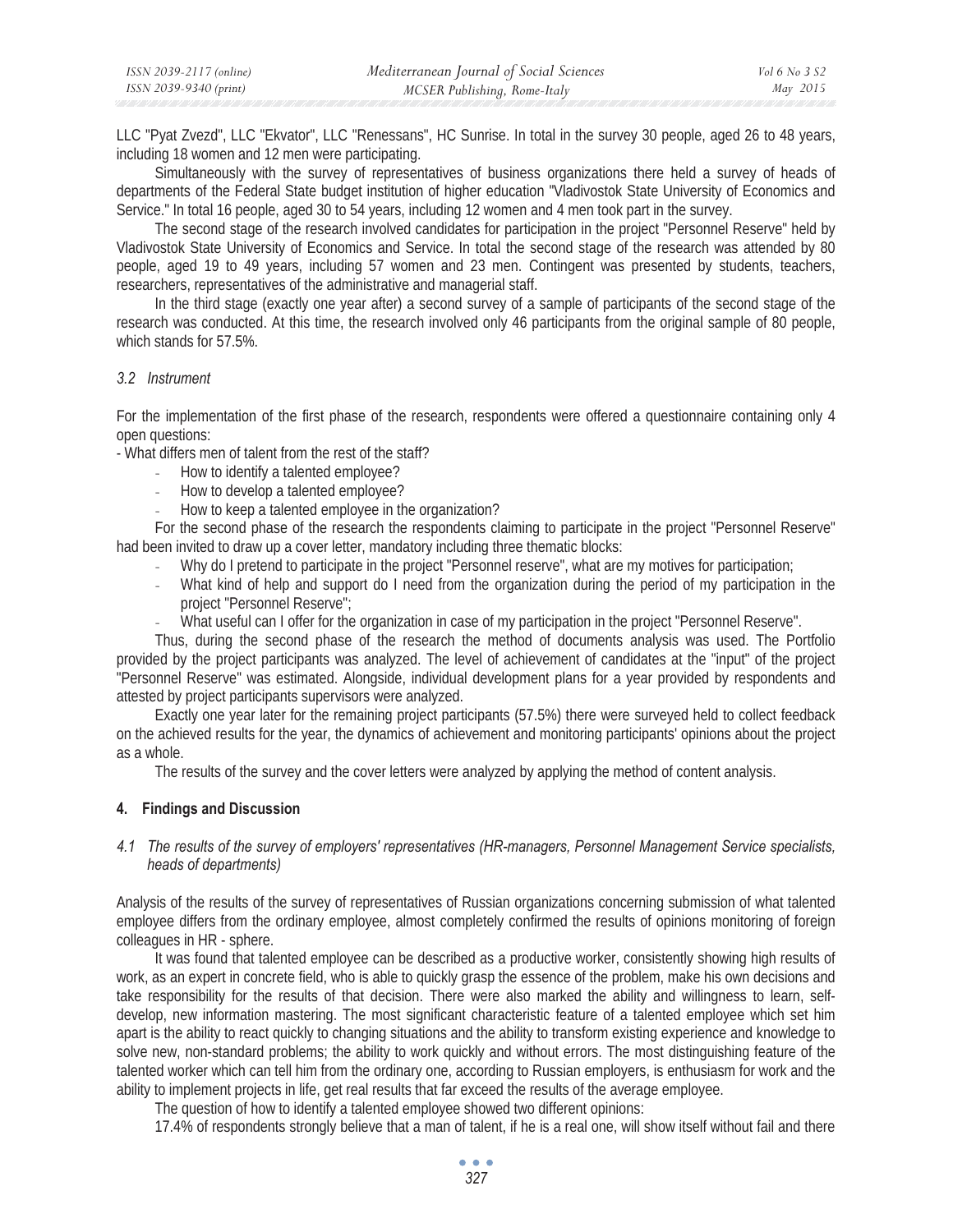| ISSN 2039-2117 (online) | Mediterranean Journal of Social Sciences | <i>Vol</i> 6 No 3 S2 |
|-------------------------|------------------------------------------|----------------------|
| ISSN 2039-9340 (print)  | MCSER Publishing, Rome-Italy             | May 2015             |

is no necessity for his talent further identification. The rest of the respondents offer a range of activities to identify a talented employee in the organization. Among them are the following:

- tracking up the best results for the performance of tasks, including tracking up dynamics (increase) indicators;
- judging self-organization (the way an employee can intelligently allocate his time and set priority in solving tasks);
- by way of communication (interviews, business communication, recommendations receiving);
- by way of inspections and testing (to charge a new project, to set a complex non-standard task, to conduct case-interview or assessment center);
- by way of opportunities for professional growth and development provision (training, organization of education and professional development);
- by way of competition (professional competitions organization, team or individual competitions with colleagues for the best result).

Some of the respondents (13.01%) prefer a strategy of observation and analysis: employee initiative, the choice of professional tasks solving, the specifics of communications, etc.

It is worth while noting that many respondents (34.8%) say that a talented employee outstands by his initiative, enthusiasm, a willingness to undertake new projects and unusual tasks. Such employees usually emit special vigorous activity energy, positive and intrinsic motivation, genuine interest in work performed and the results obtained.

The question of the possible ways of development of a talent did not cause controversy, but outlined four key vectors:

- to reward (to reward for achievement, to award a prize, to promote);
- to involve (to involve in corporate events, social and volunteer activities, organizational projects);
- to guide (to complicate the task, delegate some authority and responsibility, to form an individual program development);

not to hinder (to notice and encourage initiative showing, to provide freedom, independence and responsibility, to eliminate the problems associated with working conditions).

The question about talented employees in the organization relating revealed no unanimity among the respondents. The only aspect that the majority of respondents noted is a situational one- i.e. to each of the talented employees an individual approach should be selected. And then it all depends on the combination of specific factors of a given situation: someone will be retained due to career prospects opportunities, someone – due to decent working conditions and wages, and for someone favorable socio-psychological climate in the team will become paramount.

### *4.2 The results of the analysis of cover letters of candidates to participate in the project "Personnel Reserve"*

In setting the task of writing a cover letter two conditions for respondents were made:

- a cover letter must provide answers to three questions (why does one participate in the project, what kind of help / support does one expect from the organization, can one be useful for organizations during the period of one's participation in the project);
- the volume of a cover letter should not exceed 2 pages of printed text.

The absence of other instructions and guidelines can allow considering a cover letter as a variation of projective technique.

While analyzing cover letters nine types of letters were identified. They are described in Table 1, and the ratio of the proportions of the distribution - in Figure 1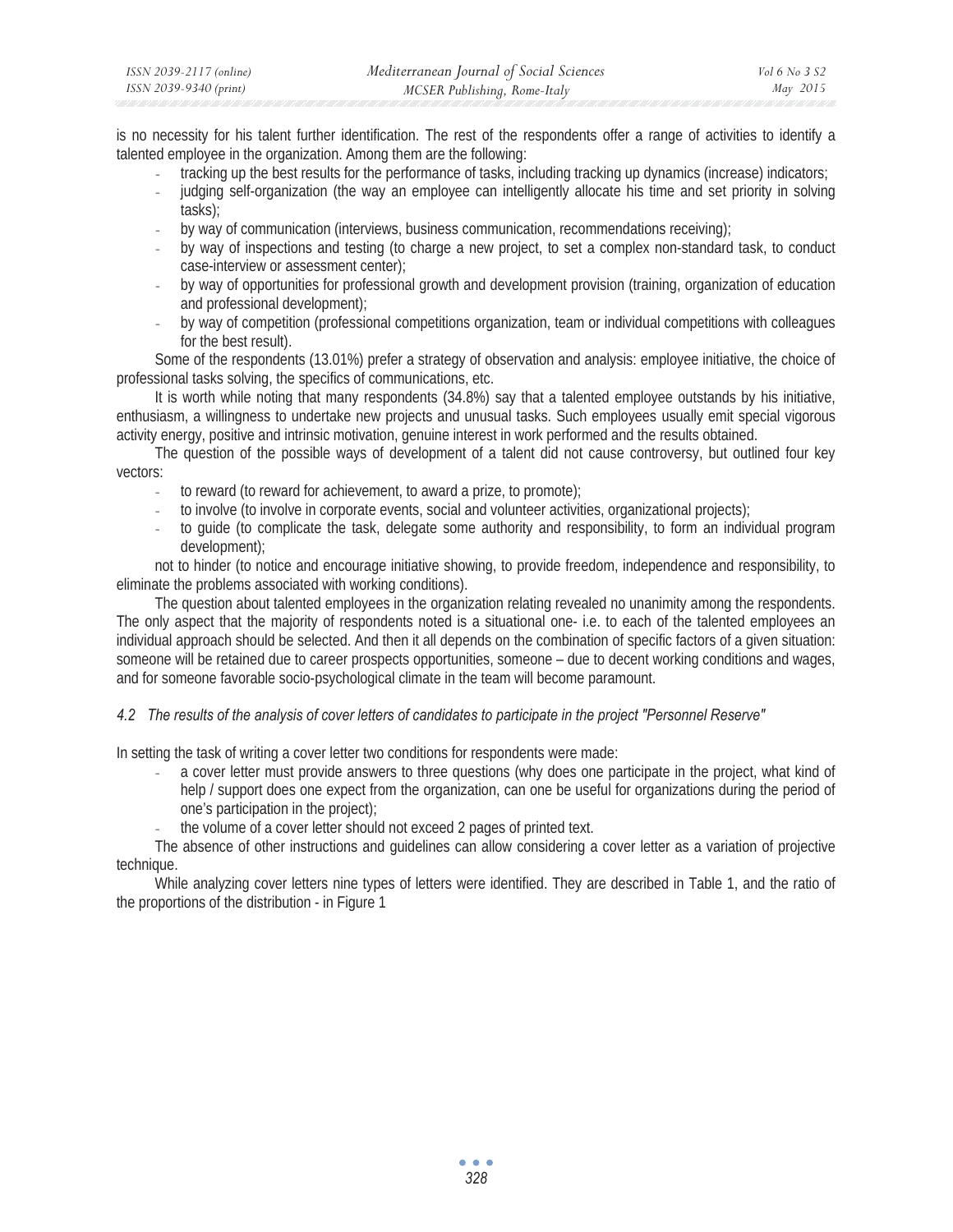# **Table 1.** Types of cover letters

| N <sub>2</sub> | Type of a cover letter                                  | <b>Excerpts</b><br>frequency, % | <b>Description</b>                                                                                                                                                                                                                                                                                                                                                                                                                                                                    |
|----------------|---------------------------------------------------------|---------------------------------|---------------------------------------------------------------------------------------------------------------------------------------------------------------------------------------------------------------------------------------------------------------------------------------------------------------------------------------------------------------------------------------------------------------------------------------------------------------------------------------|
| $\mathbf{1}$   | Cover letter - stamp/duplicate                          | 20,0                            | letters - duplicates - almost identical or very similar in form and content,<br>but with a slight variation of the letter. As a rule, provided by the<br>respondents, who are friends with each other, closely communicate and<br>submitted documents to the personnel reserve "to keep smb.'s company"                                                                                                                                                                               |
| $\overline{2}$ | Cover letter - individual plan (focus<br>on the future) | 33,8                            | In his letter the candidate describes a very specific position, which plans<br>to take in the short term, indicates the certain improvement of<br>classification courses and concrete time the candidate wants them to<br>attend; what specific article (article title and journal) he plans to publish;<br>indicates even date of suggested events (year of article writing,<br>monographs publications, dissertations, etc.)                                                        |
| 3              | Cover letter - gratitude                                | 5,0                             | In their letters the candidates recount their achievements through the<br>lenses of words of gratitude to the individuals, mentors, managers, whose<br>words, actions, assistance influenced the choice of ways and<br>prioritization.                                                                                                                                                                                                                                                |
| $\overline{4}$ | Cover letter - achievement<br>(retrospection)           | 13,8                            | In a letter the candidates set forth in detail their achievements as of today,<br>up to a list of all received certificates and the competitions won.                                                                                                                                                                                                                                                                                                                                 |
| 5              | Cover letter - life journey judgment                    | 8,8                             | The candidate justifies his goals for the future on the basis of life's journey<br>already traveled and the lessons learned. Concludes, realizing his<br>successes and failures, creates a positive attitude towards the future and<br>faith in himself, in his own strength, in his usefulness to society.                                                                                                                                                                           |
| 6              | Cover letter - prioritization                           | 3,8                             | In his letter the candidate focuses on the opportunity to redesign his key<br>priorities, to escape from the routine of weekdays for some really<br>important projects, to participate in some fateful events.                                                                                                                                                                                                                                                                        |
| $\overline{7}$ | Cover letter - a mirror of ambitions                    | 2,5                             | The candidate himself is essentially a man worthy of praise, who reached<br>significant results, but he requires surface attributes to confirm his<br>achievements and feed his ambition. Dissertation, academic status,<br>participation in projects - it is important and significant precisely because<br>it reflects and confirms the status in the eyes of those around one the<br>relevance and reliability of the candidate. Attributes and artifacts feed his<br>self-esteem. |
| 8              | Cover letter - a letter for an<br>addressee             | 8,8                             | The choice of an addressee is also interesting. Someone addresses his<br>letter to an HR committee, or rector, or experts, but most of all just write a<br>cover letter to a dear reader.                                                                                                                                                                                                                                                                                             |
| 9              | Cover letter - for long service                         | 3,8                             | In the letter the life journey of the candidate within one organization from<br>student days to his current position is analyzed. Describes the gradual<br>increase in skills, knowledge and experience. Emphasizes how much has<br>already been done for the organization and what one plans to do more in<br>the short term.                                                                                                                                                        |

For vizualization let's reflect the results received in the diagram (Figure 1)



**Figure 1**. Proportions of distribution of types of cover letter in the excerpts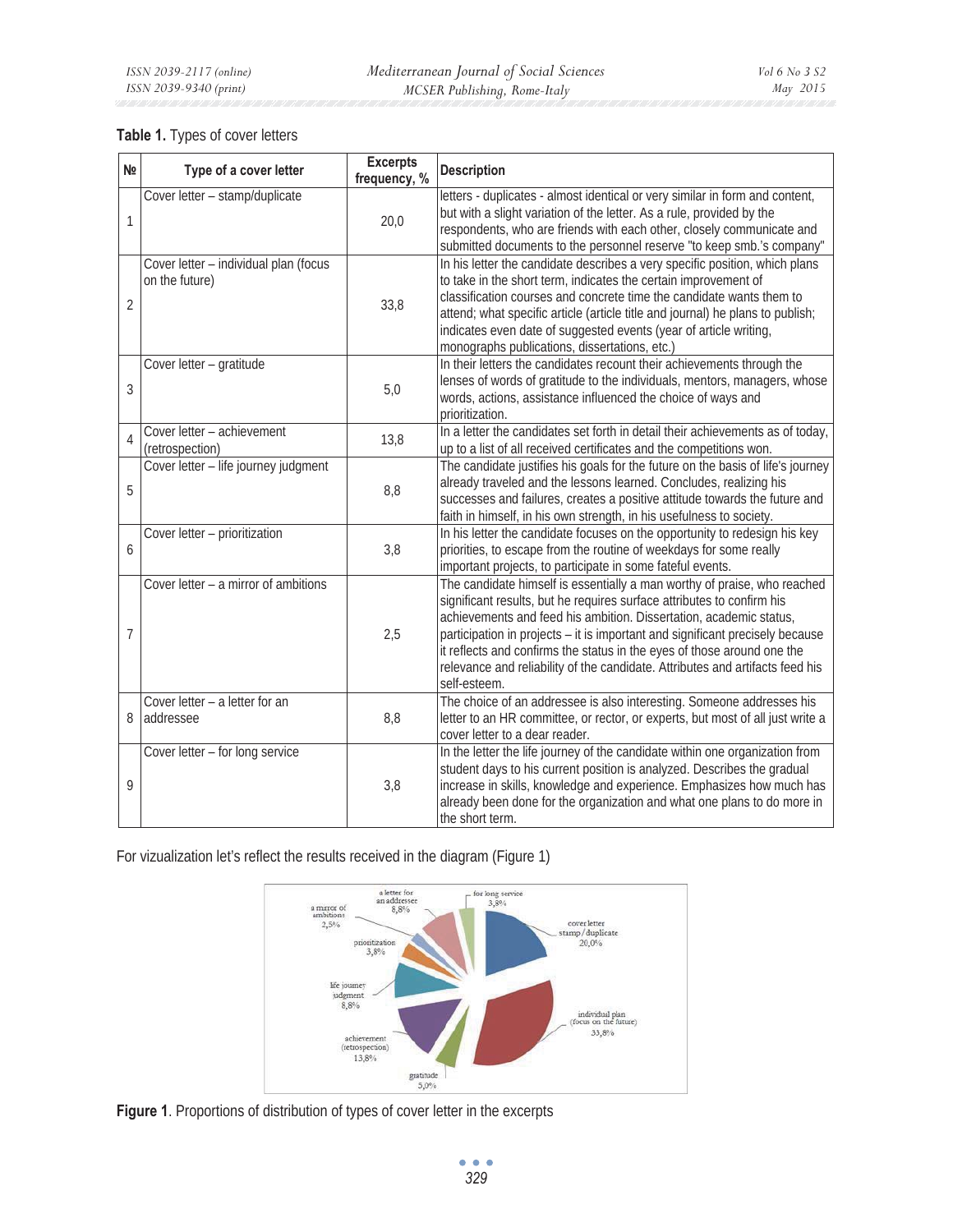| ISSN 2039-2117 (online) | Mediterranean Journal of Social Sciences | <i>Vol</i> 6 No 3 S2 |
|-------------------------|------------------------------------------|----------------------|
| ISSN 2039-9340 (print)  | MCSER Publishing, Rome-Italy             | May 2015             |

A survey of participants of the project "Personnel Reserve" conducted exactly a year after has shown that the project was left by these people who have not reached virtually no results increase or did not get a reward for the slightest momentary achievement. Totally 57.5% of the original sample remained at the project, and the remaining 83.2% have showed real growth of results (salary levels increase, career development, position in the ranking improvement, etc.). In the project also remained those in whose lives there was no or radical changes for the better or for the worse during that year.

At the same time in the questionnaire feedback remaining reservists indicated the main (real) reasons for their participation, as reflected in Fig. 2



**Figure 2**. Real motives for the project "Personnel reserve" participation due to feedback results

When correlating cover letters of the respondents at the "input" of personnel reserve and the results of feedback at the "output" from the personnel reserve the following results were obtained:

- the project was left mainly by those candidates whose cover letters were classified according to the proposed classification into such categories as: cover letter - stamp / duplicate, a cover letter – gratitude, a cover letter a mirror of ambitions, a cover letter to the addressee. These candidates "digged" their talent because of getting no result.
- the candidates have remained in the project, but did not get the growth of result the authors of cover letters, mostly related to the categories of a letter stamp / duplicate, a cover letter - for long service, a letter achievement (retrospection). These candidates "exchanged" talent – they haven't reached meaningful results
- the candidates who remained in the project and had progresses were those who were mainly the authors of such cover letters as: an individual plan (focus on the future), a cover letter – life journey judgment, a cover letter - prioritization. These candidates "increased greatly" their talent, having reached significant results.

Analysis of the real motives of participation in the project, received as "feedback" allows one to divide all motives into three categories:

- motives-remunerations (expectation of financial support, privileges and preferences);
- self-actualization motives (self-knowledge and self-development, a new stage in life, interest in new projects);
- communication motives (exchange of experience, aspiration for being a part of a collective, establishing new contacts, the opportunity to be in sight).

The ratio of these motives is shown in Figure 3.



**Figure 3**. Generalization of the motives of participation in the project "Personnel reserve" by broad categories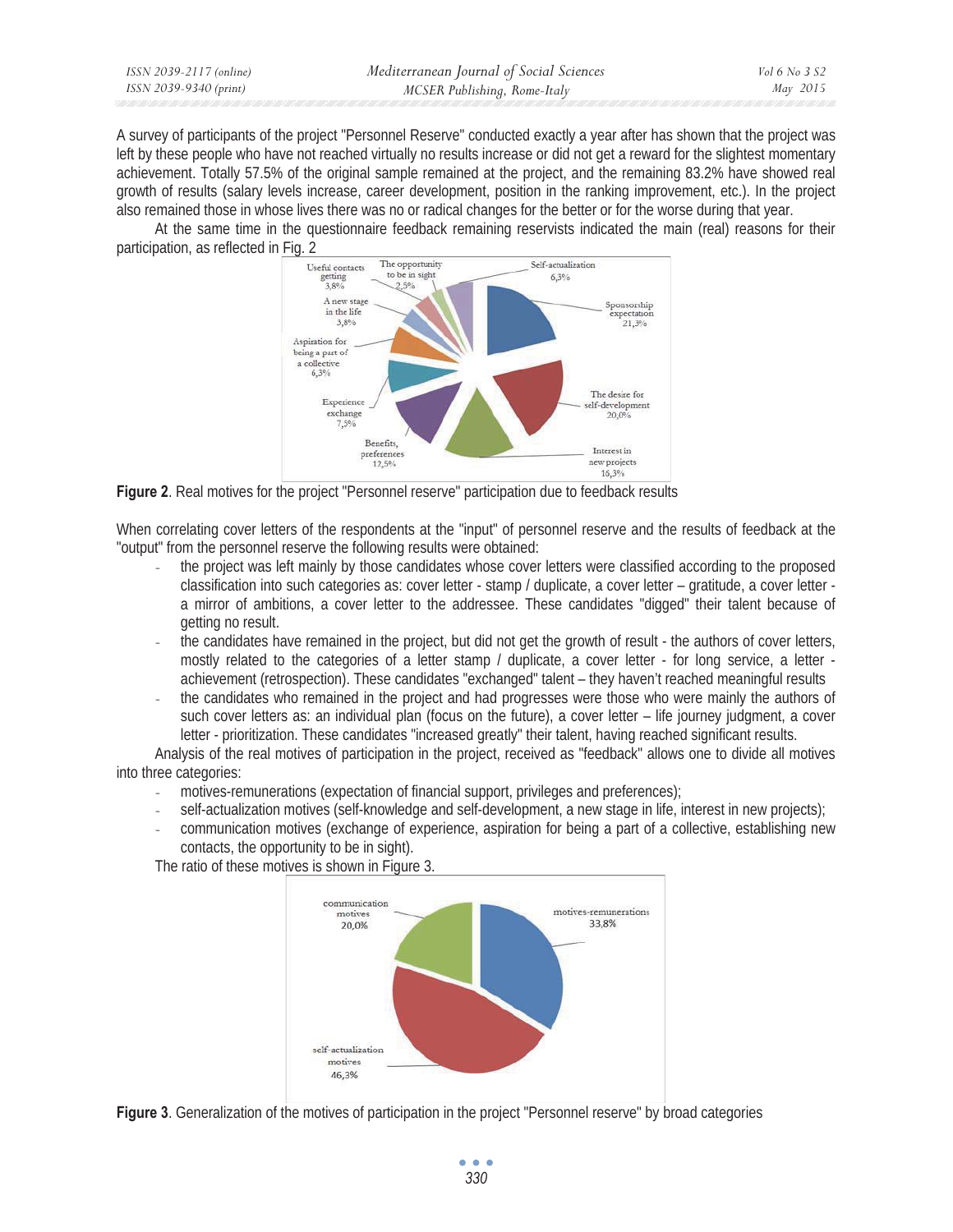Thus, these results support our hypothesis of a psychological (based on self-development) and managerial (based on performing management through a reward) approaches to talent management. However, the research has provided additional results - the category of communication motives, being evidence of a talent not being able to develop itself in itself was indentified. A talented one has a need for interaction, communication, exchanging of experiences and ideas, being in sight and a part of a collective.

# **5. Concluding Remarks**

The results got allow to draw the following conclusions:

- 1. Talented employees are the main source of competitiveness of the organization, but the talent is manifested only in the activities and evaluated for results.
- 2. The talent as a set of individual characteristics and one of the levels of abilities manifestation due to both biogenetic factors (natural inclinations) and sociogenetic factors (affecting the inclinations formation) and has a degree of manifestation (gradation). In addition, the talent can be controlled by one or another way of development: a dead-end variant - to bury; not an effective way – to change, an effective way - to multiply.
- 3. To improve the efficiency of an organization leaders use different technologies to replenish a pool of talent, including enticement (headhunting) and cultivation of their own talents (personnel reserve)

With the development of the company's staff two approaches can be applied: psychological and managerial. Psychological approach is based on the human intrinsic motivation for self-development. The organization provides conditions for the development of a man of talent in accordance with his natural inclinations and abilities, and further the organization benefits, receiving patents and copyrights to the results of a talented employee expression.

Managerial approach is based on extrinsic motivation and results of work encouraging on the part of the organization. In this case, the organization initially sets the parameters of the expected result, selects the most capable and talented employees and encourage their professional activity by way of rewards for concrete results achieved.

- 1. To minimize the risk of not returning the investment in staff development diagnostic tools are necessary. A cover letter can be regarded as such a tool. In the result of the research 9 categories of cover letters were identified (the letter "stamp / duplicate", "individual plan", "gratitude", "retrospection of achievements", "life journey judgments", "prioritization", "a mirror of ambitions", "a letter for an addressee"," for long service"). The authors of cover letter of the categories of "individual plan", "life journey judgment", "prioritization" have achieved the best results.
- 2. Analysis of the real motives of participation in the project of talent management "Personnel Reserve" allowed to group all motives in three key categories: motives-remunerations, self-actualization motives, communication motives. These results confirm the assumption of the possibility of the two approaches in the management of talent applying. The psychological approach is correspondent to self-actualization motives; the managerial approach is correspondent to motives-remunerations. The availability of a category of communicative motives indicates that a talent cannot develop on his own, that in addition to the need for self-development and the remuneration he has a strong need for interaction, communication, exchange of experiences and ideas, the desire to be in sight and to be a part of a collective.

### **References**

Batteris, M., and Reuter B., 2005. Corporate diamonds: how to retain talented employees in the company. M.: GrossMedia. pp. 256. Budreau, J., 2014. Updated HR. Actual technology of using a talent in the business. M: Azbuka Biznesa. pp. 288.

Emelyanov, E.N. and Povarnitsyna, S.E., 1998. Business Psychology. M.: Armada pp. 511.

Effron, M., and Orth. M., 2014. Talent Management - a short course. M: Azbuka Biznesa, pp. 224.

Gurevich, K.M., 2002. The problem of social and biological in differential psychophysiology. Psychology of individual differences / ed. by Y.B. Gippenreytor, V.J. Romanov - M.: "CheRo", pp. 194-199.

Ivanova, S., 2014. Staff potential development: Professional competence, leadership, communication. M.: Alpina Publisher, pp. 279.

Imai, M., 2013. Kaizen: The Key to Japan's Competitive Success. M.: Alpina Publisher, pp. 274.

Kartashov, S.A., 2013. Talent Management as HR-technology. Vestnik Omskogo Universiteta. Series "Economy". Νο. 1. pp. 85-94.

Kirsanova, L.I., and Korotina O.A., 2014. On the Contents of the Protest Conscience in Russia. World Applied Sciences Journal, 31 (5), 930-934. DOI: 10.5829/idosi.wasj.2014.31.05.14337.

Liker, J. and Mayer D., 2012. Talented employees: Education and training of people in the dao TOYOTA. M.: Alpina Publisher, pp. 296. Liker J., 2012. Dao TOYOTA: 14 principles of management of the leading companies in the world. M.: Alpina Publisher, pp. 400. Litvinova, M.I., 2011. Talent Management: it is too early to make conclusions, there are more questions than answers. Current Issues in